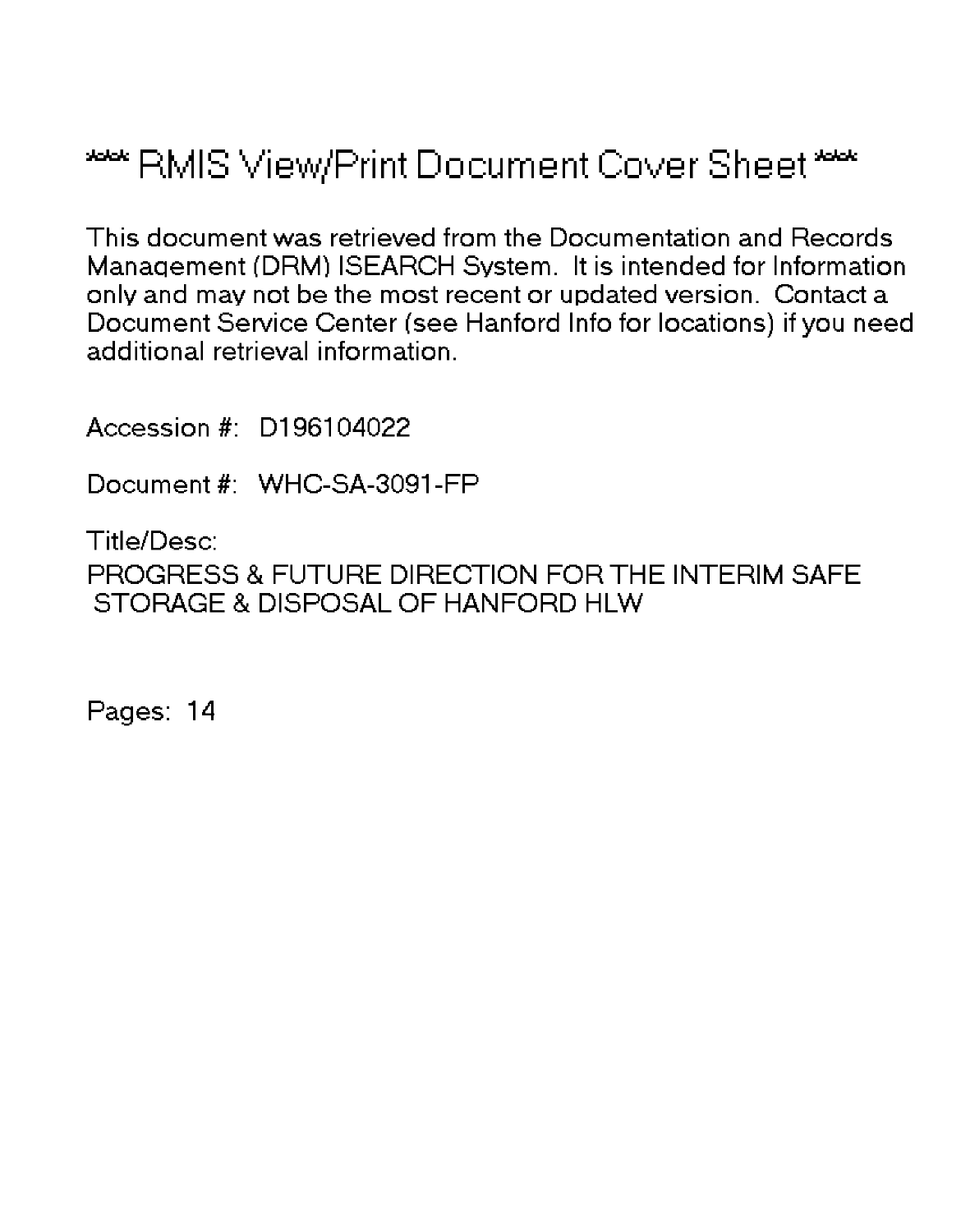## **Progress and Future Direction for the Interim Safe Storage and Disposal of Hanford High-Level Waste**

J. E. Kinzer D. D. Wodrich **Department of Energy**

R. F. Bacon H. Babad R. E. Raymond<br>Westinghouse Hanford Company

Date Published **April 1996** 

**To Be Presented at ANS Spectrum '96 Seattle, Washington August 18-23, 1996**

 $\sim$   $\sim$ 

Prepared for the U.S. Department of Energy Assistant Secretary for Environmental Management



**Management and Operations Contractor for the U.S. Department of Energy under Contract DE-AC06-87RL10930**

Copyright License By acceptance of this article, the publisher and/or recipient acknowledges the<br>U.S. Government's right to retain a nonexclusive, royalty-free license in and to any copyright covering this paper.

Approved for public release; distribution is unlimited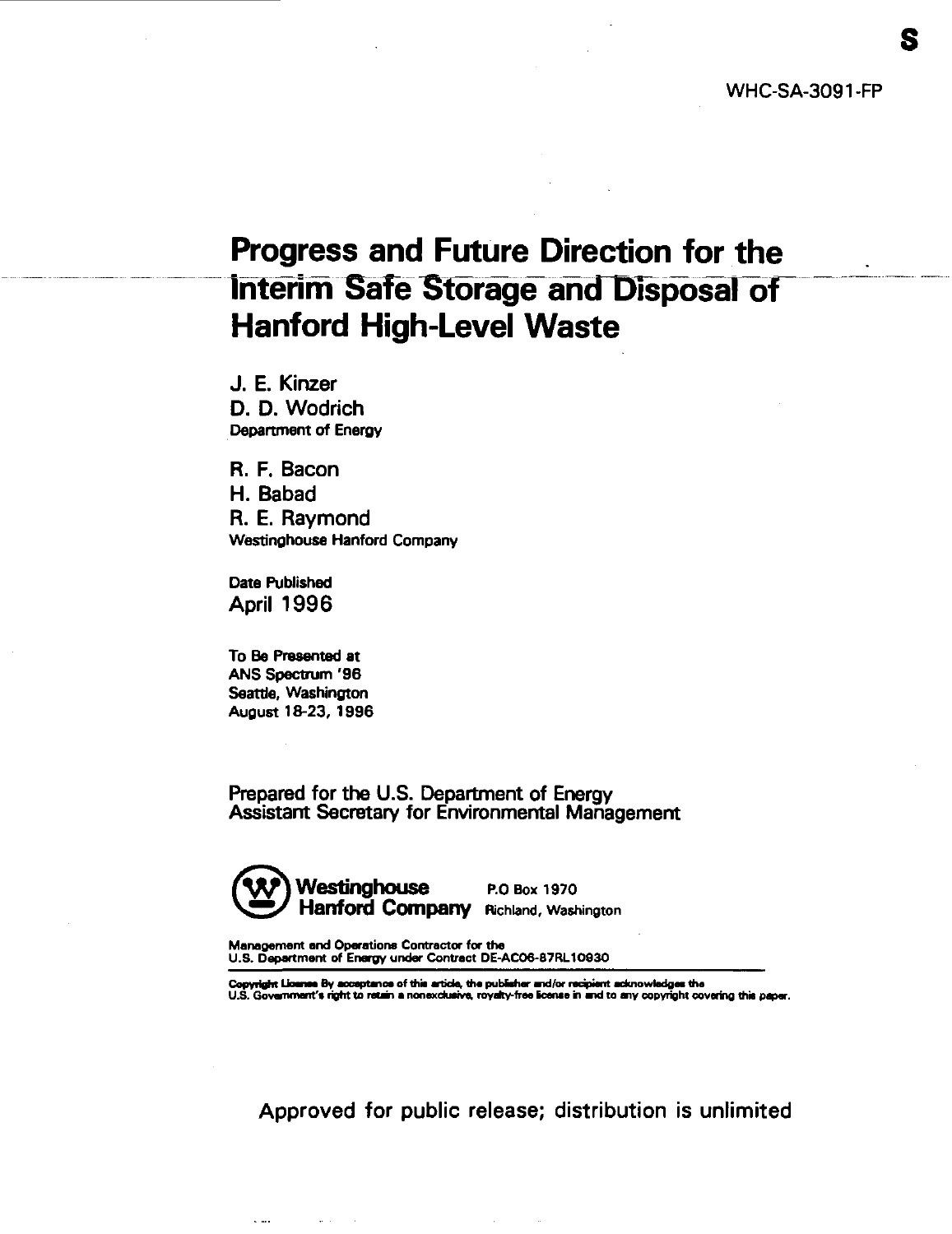#### **LEGAL DISCLAIMSR.**

**TNs report was prepared as an account of work sponsored by an agency of the United States Government. Neither the United States Government nor any agency thereof, nor any of their employees, nor any of their contractors, subcontractors or their employees, makes any warranty, express or implied, or assumes any legal liability or responsibility for the accuracy, completeness, or any third party's use or the results of such use of any information, apparatus, product, or process disclosed, or represents that its use would not infringe privately owned rights. Reference herein to any specific commercial product, process, or service by trade name, trademark, manufacturer, or otherwise, dues not necessarily constitute or imply its endorsement, recommendation, or favoring by the United States Government or any agency thereof or its contractors or subcontractors. The views and opinions of authors expressed herein do not necessarily state or reflect those of the United States Government or any agency thereof.**

**This report has been reproduced from the best available copy.**

 $\mathcal{A}$ 

**Printed in tfw Unitad SUtaa of Anwrica**

**DISCLM-2.CHP(1-91)**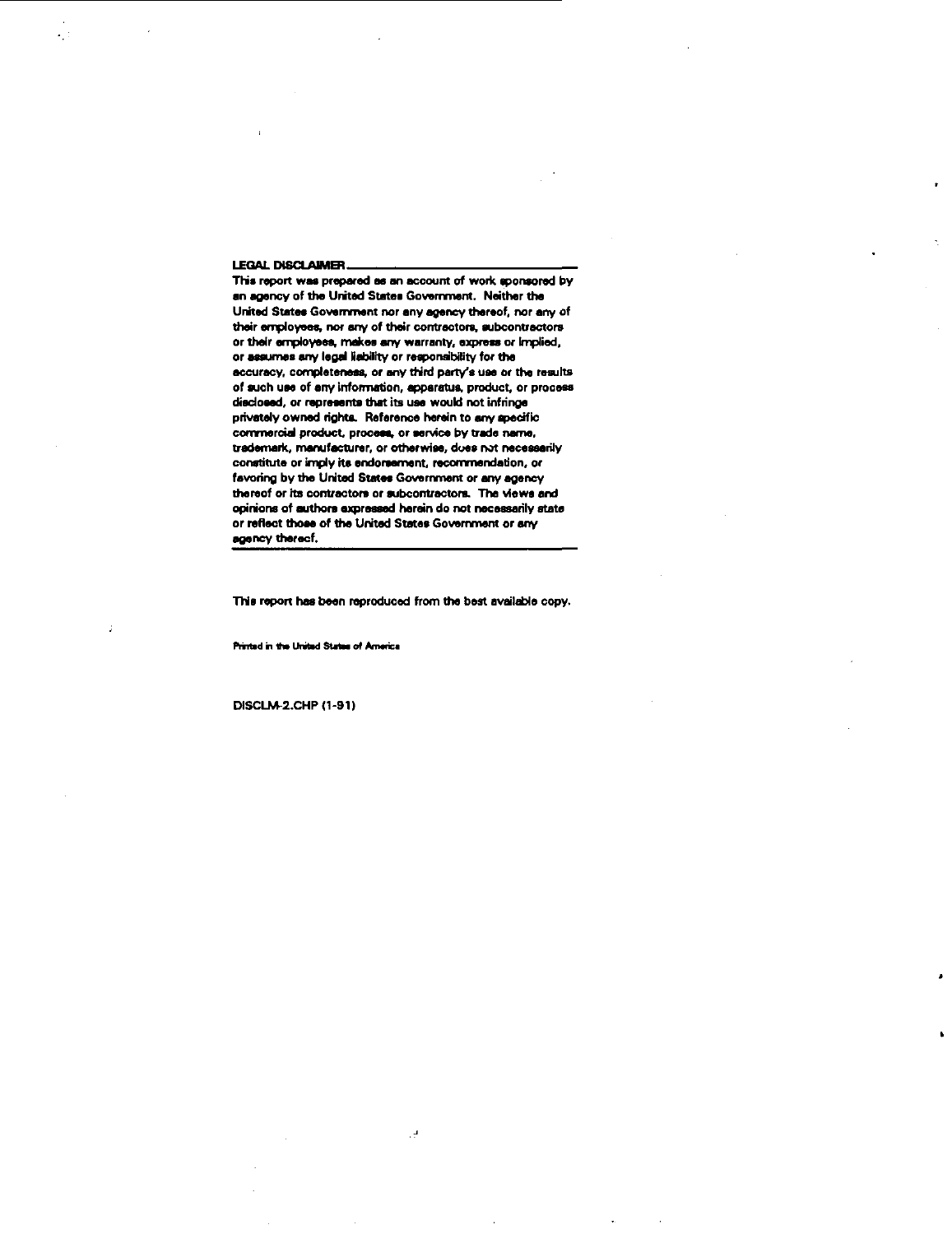| Date Received by IRA<br><b>INFORMATION RELEASE REQUEST - (Long Form)</b><br>(GRAY SHADED AREAS NOT TO BE FILLED IN BY INITIATOR)                 |                                                               |                                                                                                                                                             |                                          |  |
|--------------------------------------------------------------------------------------------------------------------------------------------------|---------------------------------------------------------------|-------------------------------------------------------------------------------------------------------------------------------------------------------------|------------------------------------------|--|
| 1. COMPLETE THIS SECTION FOR ALL DOCUMENTS                                                                                                       |                                                               |                                                                                                                                                             |                                          |  |
| B. Document ID Number (include rev., vol., etc.)<br>A. Information Category                                                                      |                                                               |                                                                                                                                                             |                                          |  |
| <b>Speech or Presentation</b><br>X Full Paper<br>Journal Article                                                                                 |                                                               | WHC-SA-3091-FP                                                                                                                                              |                                          |  |
| Summary<br>Multimedia Presentation<br>Abstract<br>Software<br>Visual Aid                                                                         |                                                               | C. List attachments (i.e., copyright permission, copyright transfer)                                                                                        |                                          |  |
| $\Box$ Other                                                                                                                                     |                                                               |                                                                                                                                                             |                                          |  |
| D. Document Title<br>Progress and Future Direction for the Interim Safe Storage and Disposal of<br>Hanford High Level Waste (HLW)                |                                                               |                                                                                                                                                             | E. WHC Project or Program<br>WHC Project |  |
| F. New or novel (patentable) subject matter?<br>If "Yes", has disclosure been submitted by WHC?<br>If "Yes", Disclosure No(s):<br>No or Yes      | <b>N</b> No or Yes                                            | G. Information received from others in confidence, such as proprietary data,<br>and/or inventions?<br>M No or Yes<br>If "Yes", contact WHC General Counsel. |                                          |  |
| <b>N</b> No or Yes<br><b>NI</b> No or Yes<br>If "Yes", attach permission.<br>I. Trademarks?<br>If "Yes", identify in document.<br>H. Copyrights? |                                                               |                                                                                                                                                             |                                          |  |
|                                                                                                                                                  |                                                               | 2. COMPLETE THIS SECTION FOR ALL DOCUMENTS REQUIRING SUBMISSION TO OSTI                                                                                     |                                          |  |
| A. Unclassified Category                                                                                                                         | $UC - 2030$<br><b>B. Budget &amp; Reporting Code</b><br>B&R - |                                                                                                                                                             |                                          |  |
|                                                                                                                                                  |                                                               | 3. COMPLETE THIS SECTION ONLY FOR A JOURNAL SUBMISSION                                                                                                      |                                          |  |
| A. Title of Journal                                                                                                                              |                                                               |                                                                                                                                                             |                                          |  |
|                                                                                                                                                  |                                                               | 4. COMPLETE THIS SECTION ONLY FOR A SPEECH OR PRESENTATION                                                                                                  |                                          |  |
| A. Title for Conference or Meeting                                                                                                               |                                                               | <b>B. Group or Society Sponsoring</b>                                                                                                                       |                                          |  |
| 96<br>ANS Spectrum                                                                                                                               | Nuclear & Hazardous Waste Management                          |                                                                                                                                                             |                                          |  |
| C. Date(s) of Conference<br>D. City/State<br>or Meeting                                                                                          | E. Will material be published in proceedings?<br>No or Yes    |                                                                                                                                                             |                                          |  |
| Seattle, Washington<br>Aug. 18-23, 96                                                                                                            |                                                               | Will material be handed out?                                                                                                                                | No or Yes                                |  |
| Raviewers                                                                                                                                        |                                                               | 5. REVIEWS<br>Signature indicates Approval as Requested unless otherwise indicated                                                                          |                                          |  |
| Yes                                                                                                                                              | Name (print)                                                  | Signature/Date                                                                                                                                              | Limited-Use Info.                        |  |
| K.<br><b>General Counsel</b>                                                                                                                     | KM Broz                                                       |                                                                                                                                                             | п                                        |  |
| ⊠<br>DOE-RL                                                                                                                                      | <b>D</b> D WODRICH                                            |                                                                                                                                                             | ा                                        |  |
| Communications<br>Ø.                                                                                                                             |                                                               |                                                                                                                                                             |                                          |  |
| Applied Technology-Export Controlled<br>ا : ا<br>Information or International Program.                                                           |                                                               |                                                                                                                                                             |                                          |  |
| Other<br>64                                                                                                                                      |                                                               |                                                                                                                                                             |                                          |  |
| Other<br>H                                                                                                                                       |                                                               |                                                                                                                                                             | M                                        |  |
| 6. Applied Technology Material Referenced                                                                                                        |                                                               | INFORMATION RELEASE ADMINISTRATION APPROVAL                                                                                                                 |                                          |  |
| $\lfloor \chi \rfloor$ No<br>│ │Yes                                                                                                              |                                                               | IRA Approval is required before release: Release is contingent upon resolution of<br>mandatory comments; NOTE: This block for IRA use only;                 |                                          |  |
| 7. Release Level<br>Limited Distribution<br>X Public                                                                                             |                                                               |                                                                                                                                                             |                                          |  |
| 8. Author/Requestor<br>H. Babad                                                                                                                  | 4   1 v   ç                                                   |                                                                                                                                                             |                                          |  |
| (Print and Sign)<br>9. Responsible Manager                                                                                                       | Date                                                          |                                                                                                                                                             |                                          |  |
| Babad<br>(Print and Sign)                                                                                                                        | Date                                                          | Date Cancelled<br>Date Disapproved                                                                                                                          |                                          |  |

|  | A-6001-401 (07/94) |
|--|--------------------|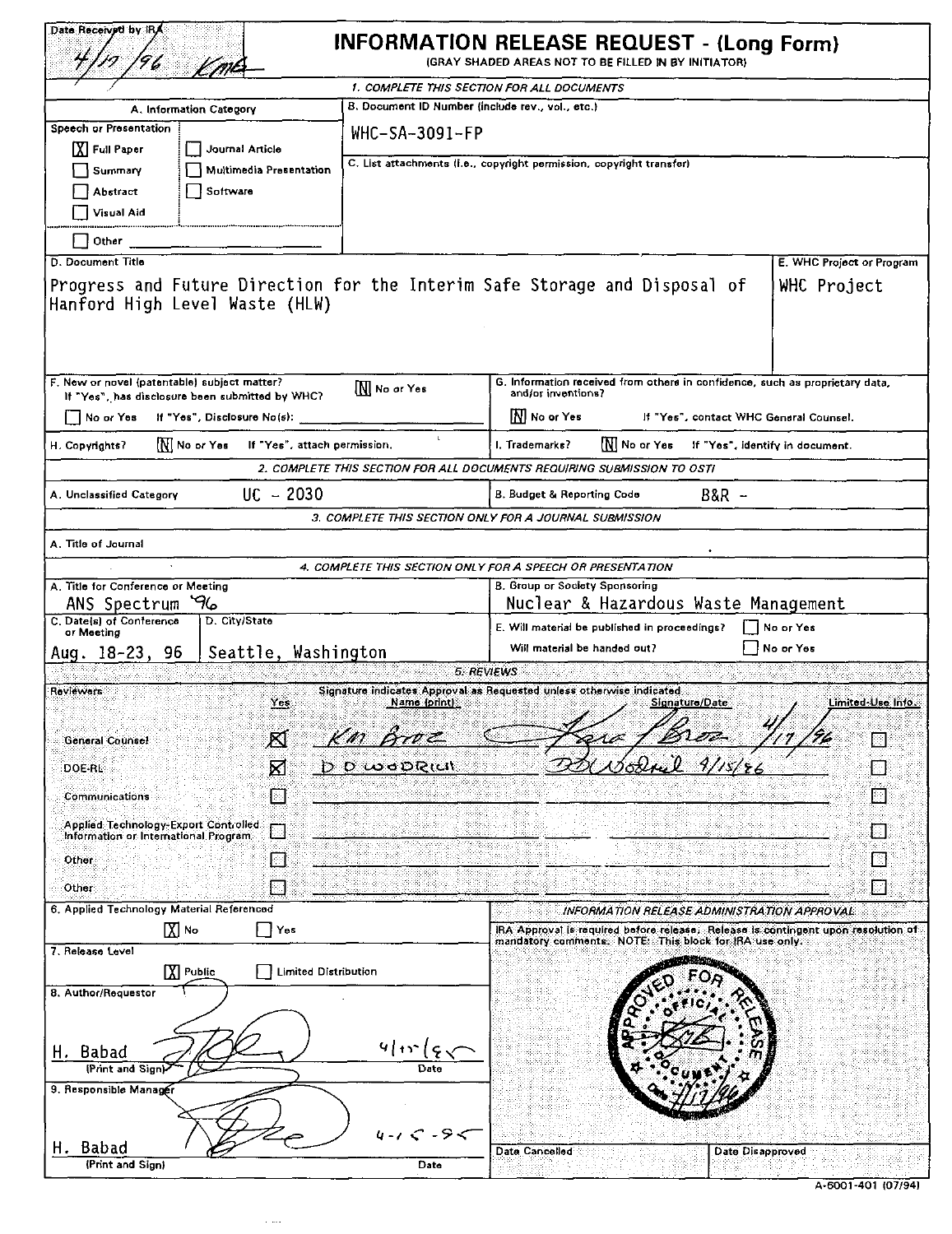## WHC-SA-3091-FP

Document ID Number

|                                                                                                                                                |                        |                 |                            |                                |                                                | Document ID Number |      |
|------------------------------------------------------------------------------------------------------------------------------------------------|------------------------|-----------------|----------------------------|--------------------------------|------------------------------------------------|--------------------|------|
| 10. LEGENDS/NOTICES/MARKINGS (Required by WHC-CM-3-4 or Reviewer). Reviewer indicates applicable markings to be affixed or removed.            | Remove<br><b>Affix</b> | <b>Initials</b> |                            |                                | Affix Remove                                   | <b>Initials</b>    |      |
| <b>Applied Technology</b>                                                                                                                      | ∐<br>t.                | 33 <u>33 40</u> | <b>Official Use Only</b>   |                                | L.                                             | ा                  |      |
| Availability - OSTI                                                                                                                            | П<br>П                 |                 | <b>Patent Status</b>       |                                |                                                | M.                 |      |
| Availability - ESTSC                                                                                                                           | П<br>П                 |                 |                            | Predecisional Information      |                                                |                    |      |
| <b>Availability - NTIS</b>                                                                                                                     | П<br>Π                 |                 |                            | Programmatic Notice            |                                                |                    |      |
| <b>Business-Sensitive Information</b>                                                                                                          | П<br>П                 |                 |                            | <b>Proprietary Information</b> |                                                |                    |      |
| <b>Computer Software Notice</b>                                                                                                                | Π<br>Г                 |                 | Purpose and Use            |                                |                                                |                    |      |
| <b>Copyright License Notice</b>                                                                                                                | $\Box$<br>⊠            | KMS             |                            | Thesis/Dissertation            | ा<br>œ                                         |                    |      |
| <b>Export Controlled Information</b>                                                                                                           | ⊡<br>Π                 |                 |                            | Trademark Disclaimer           |                                                |                    |      |
| <b>Legal Disclaimer</b>                                                                                                                        | Ø<br>⊡                 |                 | Other:                     |                                | П                                              | R                  |      |
| <b>Limited Disclosure</b>                                                                                                                      |                        |                 |                            |                                |                                                |                    |      |
| 11. MANDATORY COMMENTS (List only mandatory comments here.<br>All other comments shall be made on the document and returned<br>to the author.) |                        | v.              | Reviewer<br>(Print & Sign) | Date                           | Resolved by Author/Requestor<br>(Print & Sign) |                    | Date |
|                                                                                                                                                |                        |                 |                            |                                |                                                |                    |      |
|                                                                                                                                                |                        |                 |                            |                                |                                                |                    |      |
|                                                                                                                                                |                        |                 |                            |                                |                                                |                    |      |
|                                                                                                                                                |                        |                 |                            |                                |                                                |                    |      |
|                                                                                                                                                |                        |                 |                            |                                |                                                |                    |      |
|                                                                                                                                                |                        |                 |                            |                                |                                                |                    |      |
|                                                                                                                                                |                        |                 |                            |                                |                                                |                    |      |
|                                                                                                                                                |                        |                 |                            |                                |                                                |                    |      |
|                                                                                                                                                |                        |                 |                            |                                |                                                |                    |      |
|                                                                                                                                                |                        |                 |                            |                                |                                                |                    |      |
|                                                                                                                                                |                        |                 |                            |                                |                                                |                    |      |
|                                                                                                                                                |                        |                 |                            |                                |                                                |                    |      |
|                                                                                                                                                |                        |                 |                            |                                |                                                |                    |      |
|                                                                                                                                                |                        |                 |                            |                                |                                                |                    |      |
| 12. ADDITIONAL INFORMATION/COMMENTS:                                                                                                           |                        |                 |                            |                                |                                                |                    |      |
|                                                                                                                                                |                        |                 |                            |                                |                                                |                    |      |
|                                                                                                                                                |                        | 39.             |                            | ۰,                             |                                                |                    |      |
|                                                                                                                                                |                        | an y            |                            |                                | X                                              |                    |      |
|                                                                                                                                                |                        |                 |                            |                                |                                                |                    |      |
|                                                                                                                                                |                        |                 |                            |                                |                                                |                    |      |
|                                                                                                                                                |                        |                 |                            |                                |                                                |                    |      |
|                                                                                                                                                |                        |                 | 43.                        |                                |                                                |                    |      |
|                                                                                                                                                |                        |                 |                            |                                |                                                |                    |      |
|                                                                                                                                                |                        |                 |                            |                                |                                                |                    |      |
|                                                                                                                                                | 499                    |                 |                            |                                |                                                |                    |      |
|                                                                                                                                                |                        |                 |                            |                                |                                                |                    |      |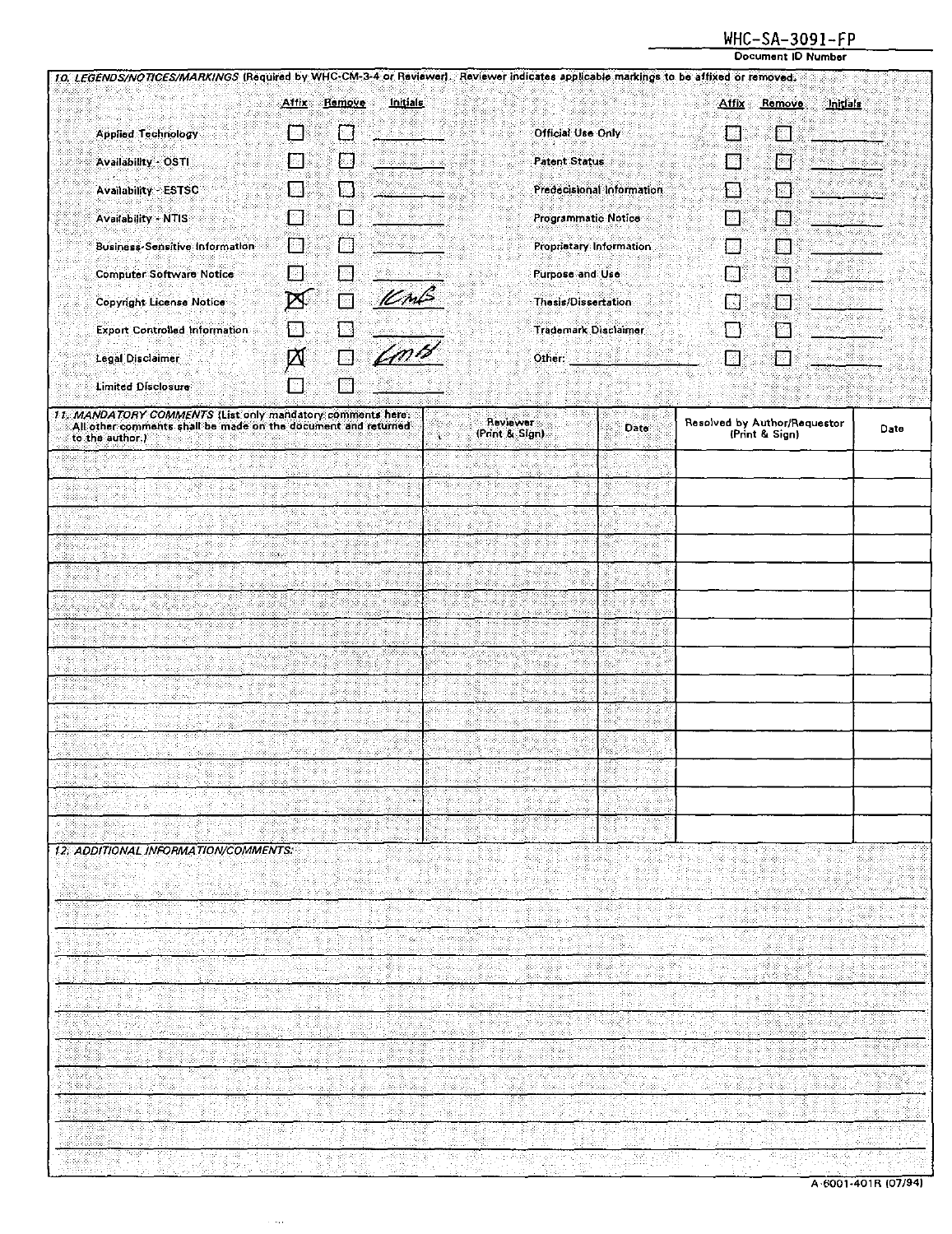#### WHC-SA-3091-FP

#### PROGRESS AND FUTURE DIRECTION FOR THE INTERIM SAFE STORAGE AND DISPOSAL OF HANFORD HIGH-LEVEL WASTE

J. E. Kinzer Department of Energy P. O. Box 550 Richland, Washington 99352 (509) 376-7591

H. Babad Westinghouse Hanford Company P. O. Box 1970 Richland, Washington 99352 (509) 373-2897

D. D. Wodrich Department of Energy P. O. Box 550 Richland, Washington 99352 (509) 376-7591

R. E. Raymond Westinghouse Hanford Company P. O. Box 1970 Richland, Washington 99352 (509) 373-3647

R. F. Bacon Westinghouse Hanford Company P. O. Box 1970 Richland, Washington 99352 (509) 373-3563

#### ABSTRACT

This paper describes the progress made at the largest environmental cleanup program in the United States. Substantial advances in methods to start interim safe storage of Hanford Site high-level wastes, waste characterization to support both safety- and disposalrelated information needs, and proceeding with costeffective disposal by the U.S. Department of Energy (DOE) and its Hanford Site contractors, have been realized. Challenges facing the Tank Waste Remediation System (TWRS) Program, which is charged with the dual and parallel missions of interim safe storage and disposal of the high-level tank waste stored at the Hanford Site, are described.

In these times of budget austerity, implementing an ongoing program that combines technical excellence and cost effectiveness is the near-term challenge. The technical initiatives and progress described in this paper are made more cost effective by DOE's focus on work force productivity improvement, reduction of overhead costs, and reduction, integration and simplification of DOE regulations and operations requirements to more closely model those used in the private sector.

#### I. INTRODUCTION

The federal government established the Hanford Site in south central Washington State near the city of Richland in 1943 to produce plutonium for national defense. The Hanford Site occupies approximately 1,450 square kilometers (560 square miles) of land north of Richland. The production mission ended in 1988, thus

shifting the Hanford Site mission to waste management, environmental restoration, and disposal of radioactive, hazardous, and mixed waste.

These wastes are presently stored in 2.08E+05-L  $(55,000-ga)$  to  $4.16E+06-L(1,100,000-ga)$  low-carbon-<br>steel-lined tanks. There are 149 single-shell and There are 149 single-shell and 28 double-shell radioactive waste underground storage tanks, as well as approximately 40 smaller inactive miscellaneous underground storage tanks. In addition, the TWRS mission includes disposal of 1,929 cesium and strontium capsules created as part of waste management efforts, should the capsules be declared wastes.

Tank waste was a byproduct of the production of plutonium and other defense-related materials. From 1944 to 1990, four different major chemical processing facilities at the Hanford Site processed irradiated (spent) fuel from defense reactors to separate and recover plutonium for weapons production. As new and improved processes were developed, the processing efficiency improved and the waste compositions sent to the tanks for storage changed both chemically and radiologically. The earliest separation processes (e.g., bismuth phosphate coprecipitation) carried out in T Plant (1944-1956) and B Plant (1945-1952) recovered only plutonium. All remaining dissolved fuel elements, including uranium, were sent to the tanks as alkaline waste. Later processes, such as the Reduction Oxidation Plant process (REDOX) and Plutonium Uranium Extraction (PUREX) flowsheets were also developed to recover uranium, which was then recycled back into making reactor fuel. The process of purification of both plutonium (Z Plant) and uranium (U Plant) also led to the creation of waste streams which,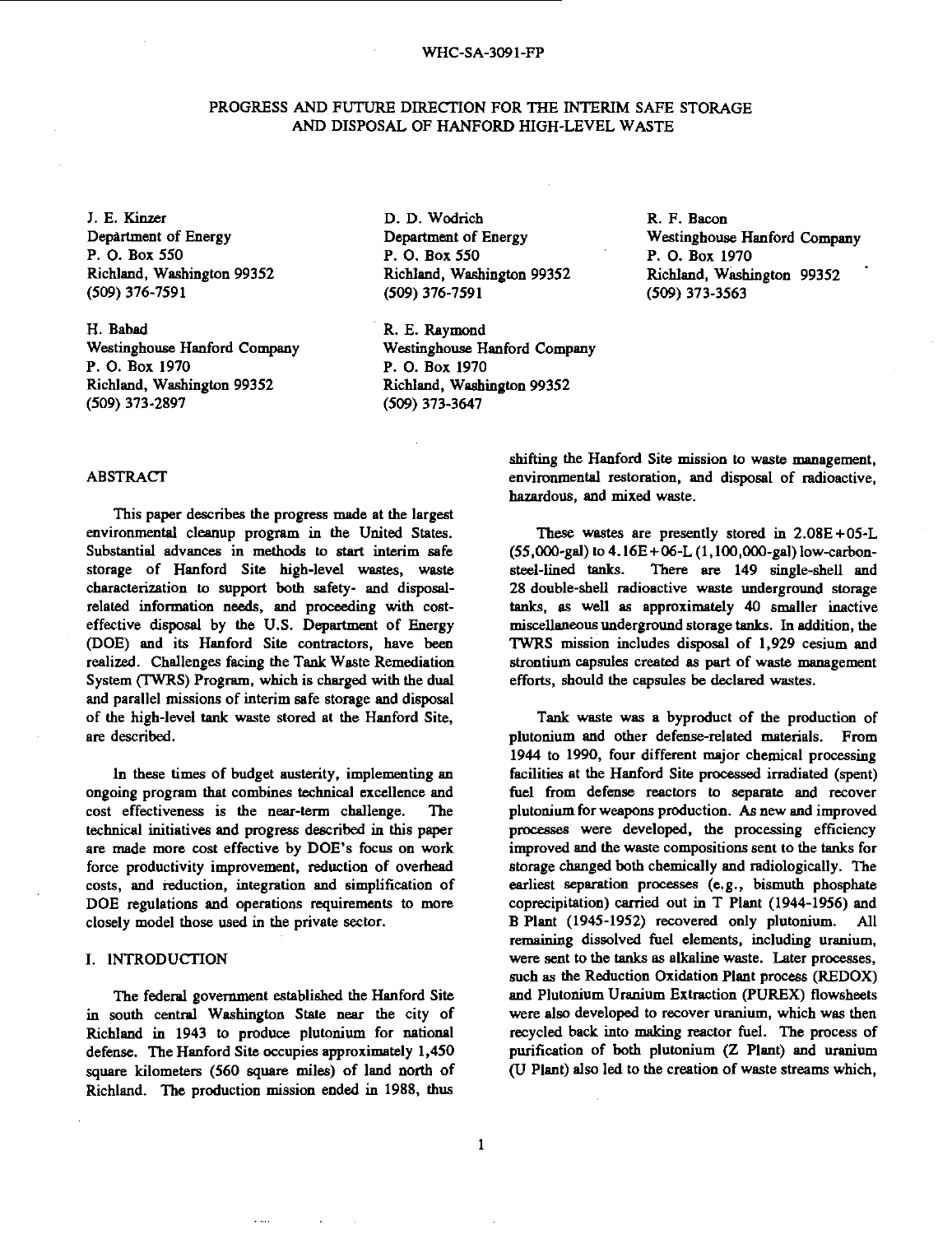after neutralization to a  $pH > 10$ , were added to the tanks.

Most processes associated with plutonium recovery from spent fuel involved dissolving the material in nitric acid. After extensive acid side chemical separations to recover plutonium, uranium, and often neptunium, the waste streams were made alkaline by addition of sodium hydroxide and/or calcium carbonate prior to their transfer to the low-carbon-steel waste tanks. The process of making waste alkaline produced large quantities of metal oxyhydroxides, which, along with solids from the bismuth phosphate process, formed the sludge found in the bottom of the tanks. The waste composition in tanks was complicated further by the recovery of uranium by sluicing during 1952-1958. The waste was made alkaline to prevent corrosion of the low-carbon-steel tanks, thereby introducing large volumes of sodium nitrate and other sodium salts into the waste tanks. Sodium nickel ferrocyanide was added to 20 of the tanks during the 1950s in order to precipitate solids and create additional space in the tanks.

To increase useful storage capacity, volume reduction methods (e.g., in-tank and external evaporation), and recovery of heat-producing cesium and strontium in B Plant (1968-1985), were carried out. The concentration of the originally soluble sodium-salt-rich waste led to the production of the saltcake that is often found overlying the sludge waste in the tanks. Most of the hazardous chemicals and radionuclides are found in the sludge. Only radio-cesium, -iodine and -technetium are significantly soluble in alkaline salt solutions.

The single-shell tanks were taken out of active service in 1980, and no new waste has been added to these tanks since then. Sixty-seven of these tanks are assumed or confirmed leakers. Removal of drainable liquid by saltwell pumping (interim stabilization), waste sampling in support of characterization, installation of new monitoring equipment, and/or any mitigation or remediation deemed necessary to assure interim safe storage of the waste, are the only significant intrusive activities into these tanks. Drainable liquid removed from the single-shell tanks, as well as dilute waste resulting from decontamination of production facilities, is added to the double-shell tanks after due consideration of waste compatibility concerns. There are approximately 2.12E+08 L *(55* Mgal) of waste in the TWRS single- and double-shell tank system.

#### II. THE TWRS MISSION

The TWRS Program is the largest environmental cleanup program in the United States. The TWRS mission is to place all tanks in an interim safe storage condition and prepare for long-term disposal of tank waste.

A. TWRS Mission-Related Activities

TWRS mission-related activities include:

1. Continuation of the current program of tank monitoring and maintenance, including any enhancements needed to assure interim safe storage of waste (see the discussion of controlled, clean, and stable below);

2. Resolution of safety issues related to interim safe storage and/or disposal of the waste in the tanks;

3. Removal and transfer of pumpable liquids from single-shell tanks by saltwell pumping (interim stabilization);

4. Performance of waste and tank characterization to the extent needed either to resolve tank safety issues or to support safe retrieval, transfer, processing (pretreatment) and disposal of the waste;

5. Continuation of receipt and storage of newly generated waste in double-shell tanks; and

6. Concentration of waste to the maximum extent safely practical in the 242-A Evaporator.

These activities ensure that the tank contents and the tank farms themselves are maintained in a controlled, clean, and stable mode until the waste is retrieved and processed for disposal.

In addition, major resources are being expended to:

1. Develop and apply systems engineering to assure integration of the overall TWRS mission activities;

2. Prepare for phased waste retrieval, treatment and waste vitrification efforts that form DOE's first major step in demonstrating waste disposal using private sector resources (privatization);

3. Achieve an integrated and responsive safety authorization basis to assure continued safe operation of the tank farms as the mission changes from storage to disposal; and

4. Analyze tank waste through effective sampling and phenomenological understanding for the basis of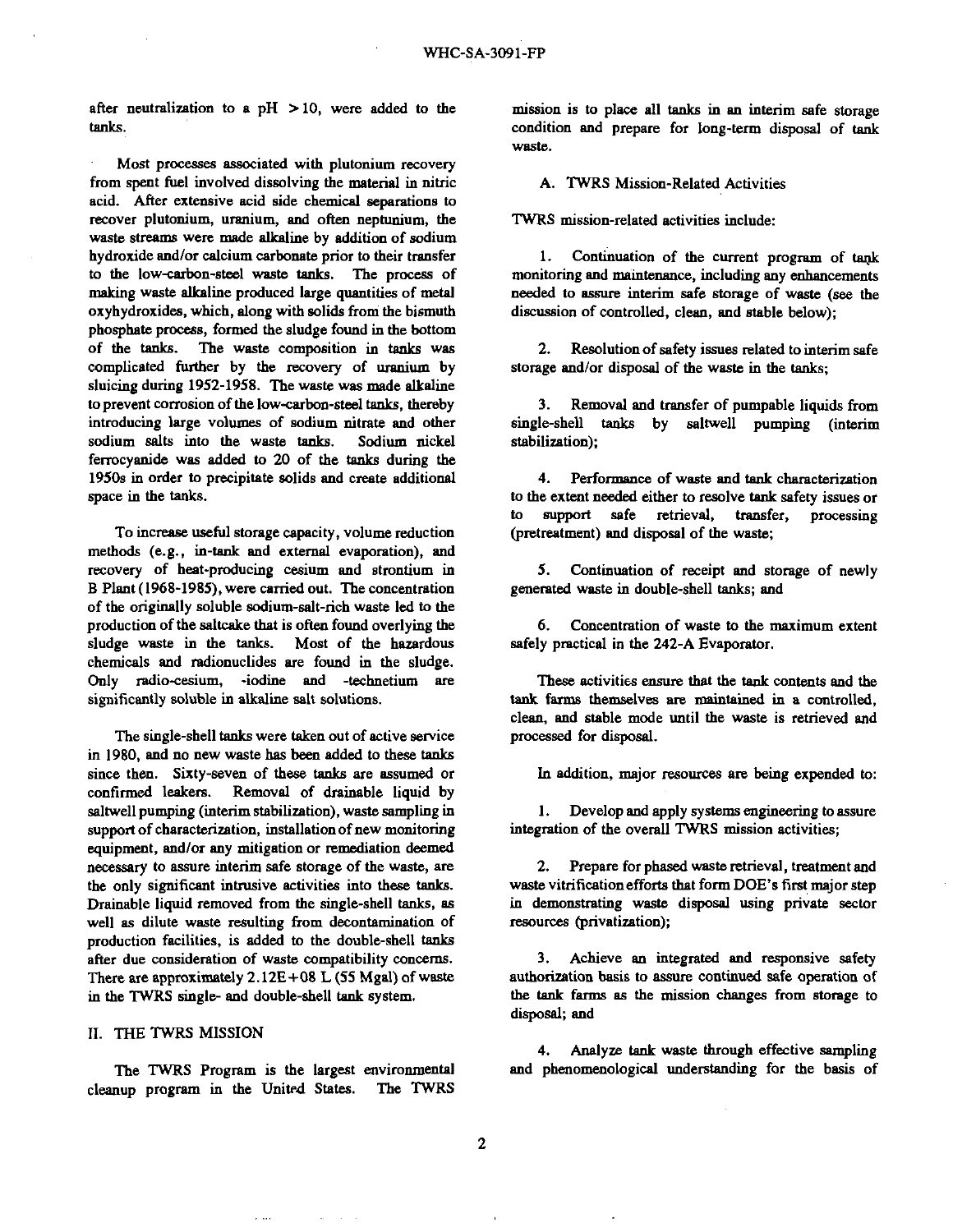mitigation, addition of tank controls or safety issue resolution.

The remainder of this paper will highlight recent achievements in resolving tank waste safety issues, progress toward putting the tank farms into a controlled, clean and stable mode, and transition to an operating mode in which privatization is a key factor.

B. FY 97 Progress Made in FY 95-96 and Planned in

As described below, DOE and its management and operations contractor, Westinghouse Hanford Company (WHC), have made significant progress in meeting mission objectives.

- 1. Key Progress in 1995
	- Eliminated the need for six new 3.78E+06-L (1-Mgal) high-level waste tanks by using a strategy for resolving the safety issues using existing tanks, fostering waste minimization and accelerating waste volume reduction by efficient concentration of dilute waste streams from facility generators. By canceling a project that called for six new tanks, \$385 million in costs was avoided.
	- Completed the first cross-site transfer of wastes since 1989; 1.70E+06 L (450,000 gal) was transferred 7 miles to facilitate volume reduction of dilute waste stored in the 200 West Area. Success required exacting engineering and testing as well as successful collaboration with regulators.
	- The volume of high-level waste was reduced by more than 7.57E+06 L (2 Mgal) by evaporation, freeing up space to receive wastes generated by the cleanup and ultimate decommissioning of unneeded production facilities.
	- Improved the safety of high-level waste tanks by completing installation of standard hydrogen detectors in all flammable gas safety issue tanks, and new thermocouple trees in tanks that had received ferrocyanide-containing (fuel-rich) waste.
- Reduced radioactive surface area contamination by  $92,900$  m<sup>2</sup> (1 million ft<sup>2</sup>), fostering our goal of bringing the tank farms into a controlled, clean and stable mode.
- Interim stabilized 7 single-shell tanks containing high-level waste by pumping out drainable liquids to the double-shell tanks. Such action, in keeping with our regulatory agreements, reduces the chances for significant release of high-level waste to the tank farm environment should the older single-shell tanks develop a leak. 115 of 149 single-shell tanks are now interim stabilized.
- 2. Progress in 1996
	- Issued, for public review and comment, the EIS for disposal of Hanford high-level wastes. When supported by a Record of Decision, this document will serve as the road map for the disposal of waste contained in the Tank Farm system.
	- Will award contracts to private companies for the initial work leading to the design, construction and operation of commercial demonstration facilities to treat and immobilize Hanford Site tank waste.
	- Complete resolution of the Hanford Site high-level waste ferrocyanide safety issue. A large quantity of sample data and studies of waste energetics and aging, coupled with extensive modeling efforts, has provided the technical safety basis for resolving this safety issue.
	- Finalize plans and install equipment needed to resolve the high heat safety issue in tank 241-C-106 by removing the majority of the heat-bearing solids to a double-shell tank better designed for storing such waste. Completion of this effort in 1997 will allow DOE and its contractor to stop adding cooling water to this high-heat single-shell tank, reducing potential releases of waste to the environment should this tank start to leak.
	- Received the state-of-the-art high-level liquid waste transport cask. This heavily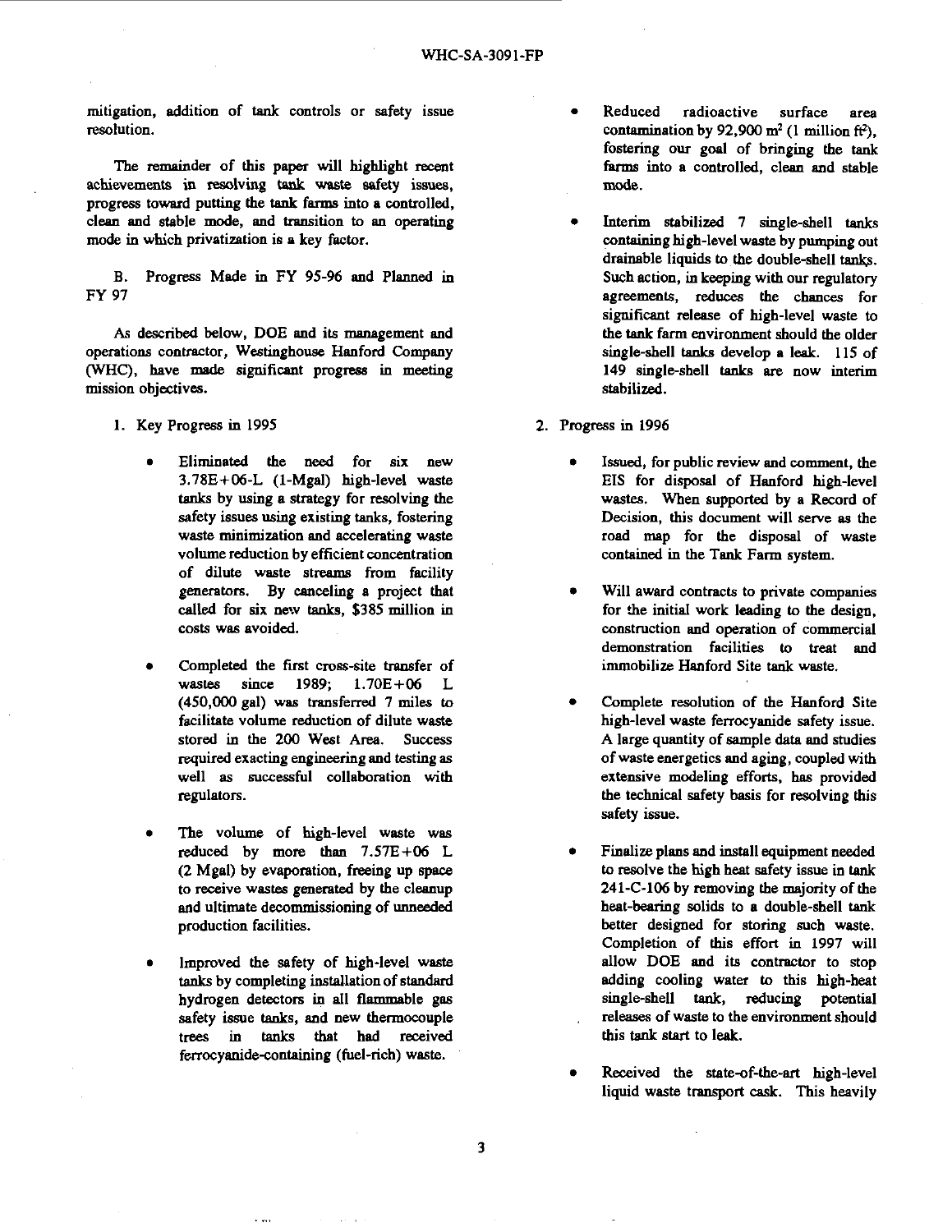shielded 3,785-L (1,000-gal) trailer-truckmounted container provides a rapidly deployable alternative means of transporting liquid high-level waste in the event single-shell tank leakage is detected.

- Increased the productivity and quality of high-level waste tank characterization by developing and implementing improved sampling and analysis equipment and methods. In 1996, we will take 45 rotarymode and 12 push-mode full-depth core samples from the waste tanks, and issue 21 tank characterization reports. These tasks are part of a strategy that supports reaching agreement with the Defense Nuclear Facilities Safety Board (DNFSB) on revision of the DOE implementation plan for DNFSB Recommendation 93-5.
- Completed interim stabilization of six additional single-shell tanks by pumping drainable liquids to the newer double-shell tanks.
- Reduce the high-level waste volume by an additional 3.03E+06 L (800,000 gal) by evaporation.
- Achieved a controlled, clean, and stable condition for two or three single-shell tank farms.
- 3. Planned Progress in 1997
	- Resolve the high heat safety issue by removing the high-heat waste from single-shell tank 241-C-106 to double-shell tank 241-AY-102.
	- Resolve the organic safety issue by demonstrating a thorough understanding of the reactive behavior of waste constituents or by providing mitigative measures.
	- Complete all Secretarial initiatives on the Hanford Site waste tanks. (36 of the 44 issues have been resolved.)
	- Issue an approved Hanford Site tank farm final safety analysis report that will define the safety basis for the tank farm system and implement the necessary safety controls in the field.
- Complete necessary actions so that at least two or three additional single-shell tank farms are transitioned to a "controlled, clean and stable" condition with ensuing reduced operating and maintenance costs.
- Complete interim stabilization of 14 additional single-shell tanks by pumping drainable liquids to the newer double-shell tanks.
- Conduct demonstration test of double-shell tank mixer-pump-based retrieval and sludge washing systems in tank 241-AZ-101 to support privatized tank waste treatment and *i* m m obilization commercial demonstrations.
- Issue final TWRS environmental impact statement and associated record-of-decision that will define the plan for retrieving, treating, immobilizing and disposing of Hanford Site tank wastes.

#### III. PROGRESS IN RESOLVING THE TANK WASTE SAFETY ISSUES

Of four major safety issues (flammable gas, ferrocyanide, organics in the tank, and high heat), two are essentially closed. Concern that waste tanks have the potential for releasing high-level radioactive wastes to the environment resulted in the passing of Public Law 101-510, section 3137, "Safety Measures for Waste Tanks at Hanford Nuclear Reservation," also known as the Wyden Amendment, in 1990. In response, DOE developed a set of criteria to identify tanks with potential safety concerns as "Watch List" tanks. There are currently 54 Watch List tanks, with 10 tanks listed in more than one of four different categories based on the specific safety concerns described below.

Detailed evaluation of tank contents and behavior, starting in 1989, resulted in the following safety issues.

1. Flammable Gas Issue - Twenty-five of the stored single- and double-shell waste tanks were generating, storing, and releasing hydrogen in quantities that might lead to flammable gas concentrations above the safety margin of 25 % of the lower flammability limit. Recent measurements have shown that changes in atmospheric pressure may cause changes in liquid levels in some of these and other waste tanks. These changes may indicate that a greater amount of gas is stored in the waste than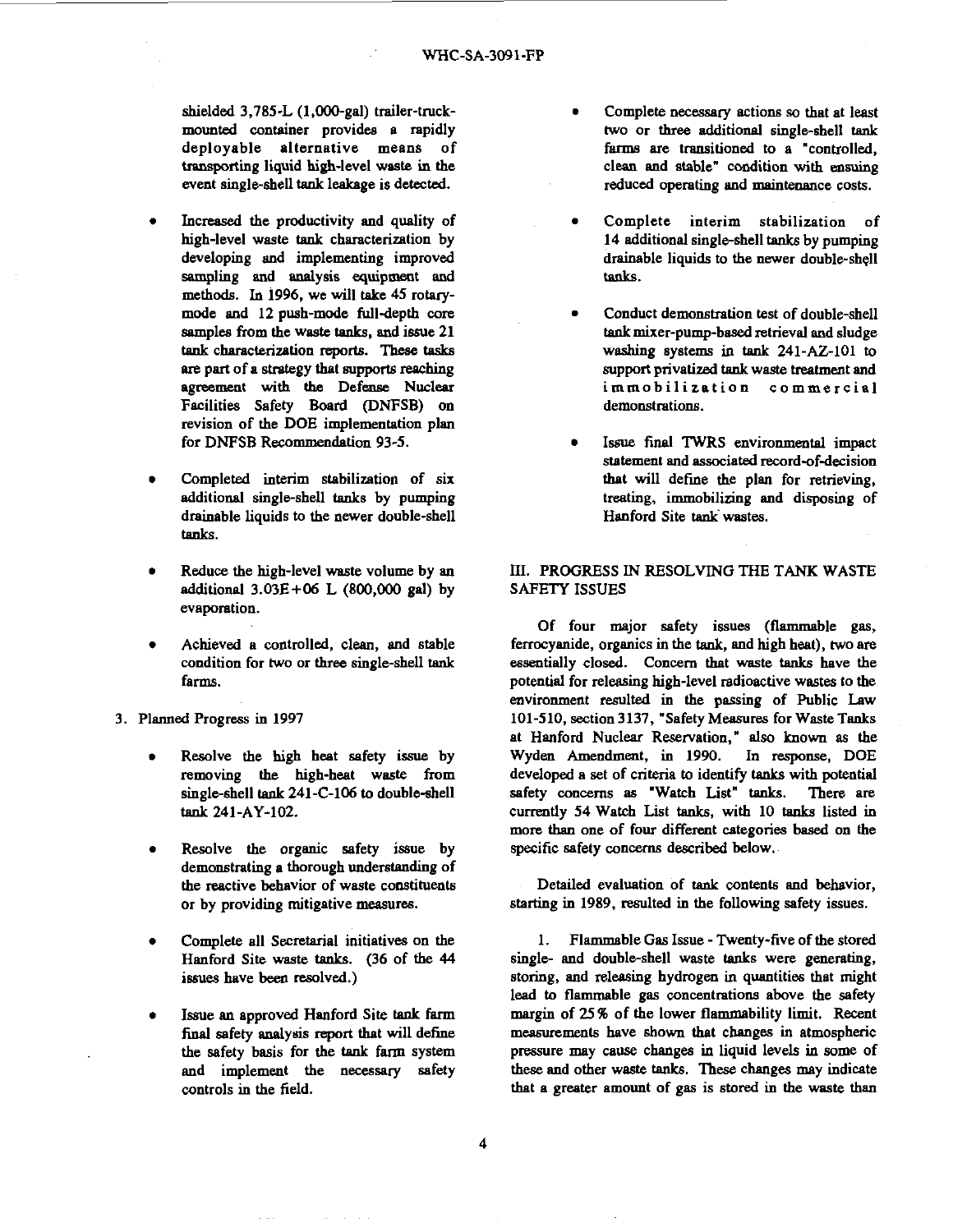previously believed, and 25 additional tanks may be added to the Flammable Gas Watch List until this issue is resolved. Screening of all waste tanks for potential flammable gas accumulation is in progress.

Tanks with a potential for flammable gas release have been placed under stringent administrative control while their potential for flammable gas release is being evaluated. Tank 241-SY-101, the tank that periodically released the greatest quantity of gas, occasionally filling the headspace with hydrogen above the flammable limit, was safety mitigated by installation of a mixer pump. The periodic operation of the mixer pump allows stored gases to be released in a manner that poses no risk from flammability concerns. Gas monitors and other instrumentation have been put on all Flammable Gas Watch List and suspect tanks to gather information on gas storage and release behavior. Information is being gathered to determine the specific mechanisms of gas storage and release to better evaluate the risk from stored flammable gases, aid in their control and mitigation and better avoid creating such tanks in the future.

Results of extensive tank monitoring and surveillance show that most of the tanks on the Flammable Gas Safety Watch List pose little potential for exceeding 25% of the lower flammability limits for generated gases, or if such gas accumulation potential exists, it can be mitigated by installing a low-flow ventilation system on the tank.

2. Organic Safety Issue - Twenty single-shell tanks contain organic materials in the presence of excess sodium nitrate and sodium nitrite oxidizing agents. This situation could lead to a potential propagating reaction, with ensuing release of radioactive and hazardous materials to the environment, if the waste were dried and heated to threshold temperatures above 200 °C.

Radiolytically or chemically induced waste aging processes have destroyed or significantly lowered the energy content of a vast majority of organic materials added to the tanks. Therefore, conditions exist that do not create the potential for a propagating reaction in even a dry tank.

Furthermore, the exploration of waste species energetics, waste species solubility, and waste tank chemistry are demonstrating that the organic-rich tanks contain a sufficient amount of moisture to preclude a risk from propagation under even the bounding "worst case" accident scenario. A combination of experimental work and waste characterization is continuing to provide data to substantiate these findings of waste safety.

3. Ferrocyanide Safety Issue - Eighteen single-shell tanks contain sodium nickel ferrocyanide, which could similarly pose a threat of a propagating reaction, if the waste were dried and heated above 250 °C. Ferrocyanide-based deflagration represents the bounding "worst case" accident scenario previously identified in the Hanford Environmental Impact Statement.

Current conditions for storing ferrocyanide waste at the Hanford Site (passively ventilated underground tanks) foster the retention of moisture and the passive dissipation of nuclear decay heat. Decay heat loads are known to decrease with time, and tank samples and laboratory studies indicate that ferrocyanides have degraded over the four decades of storage history. Therefore, hazards posed by uncontrolled exothermic reactions are expected to further diminish with continued storage time. Recent aging studies have shown that the combined effects of temperature, radiation, and pH during 38 years or more of storage would have destroyed most of the ferrocyanide originally added to the tanks. Because of new core and analytical sampling effectiveness, sample results through full depth of FeCN tanks have shown Fe < 8 weight percent. This type of confirmation of phenomenological basis exemplifies the need for sampling. The resultant sludge is too dilute to support a sustained reaction, even if dried out and heated to ignition temperatures.

4. High Heat Safety Issue - One single-shell tank (241-C-106) contains sufficient heat-producing radio-strontium that it requires addition of cooling water to prevent tank failure from structural damage, if the tank temperature is allowed outside of the safe operating criteria.

As was stated in the previous sections, this issue will be mitigated by removing the strontium-rich sludge to a double-shell tank, one that by design is able to deal with the heat load.

#### IV. PROGRESS TOWARD PLACING THE HANFORD SITE SINGLE-SHELL TANK FARMS INTO A CONTROLLED, CLEAN, AND STABLE **MODE**

For the first time in the 50-year history of the tanks at the Hanford Site, a tank farm of six tanks was designated "controlled, clean and stable" on December 3, 1995. Congressman Doc Hastings and the public were allowed to enter the farm to observe this new state. An essential element of the strategy for meeting the TWRS mission is achieving a controlled, clean, and stable condition in the Hanford Site tank farms. This strategy is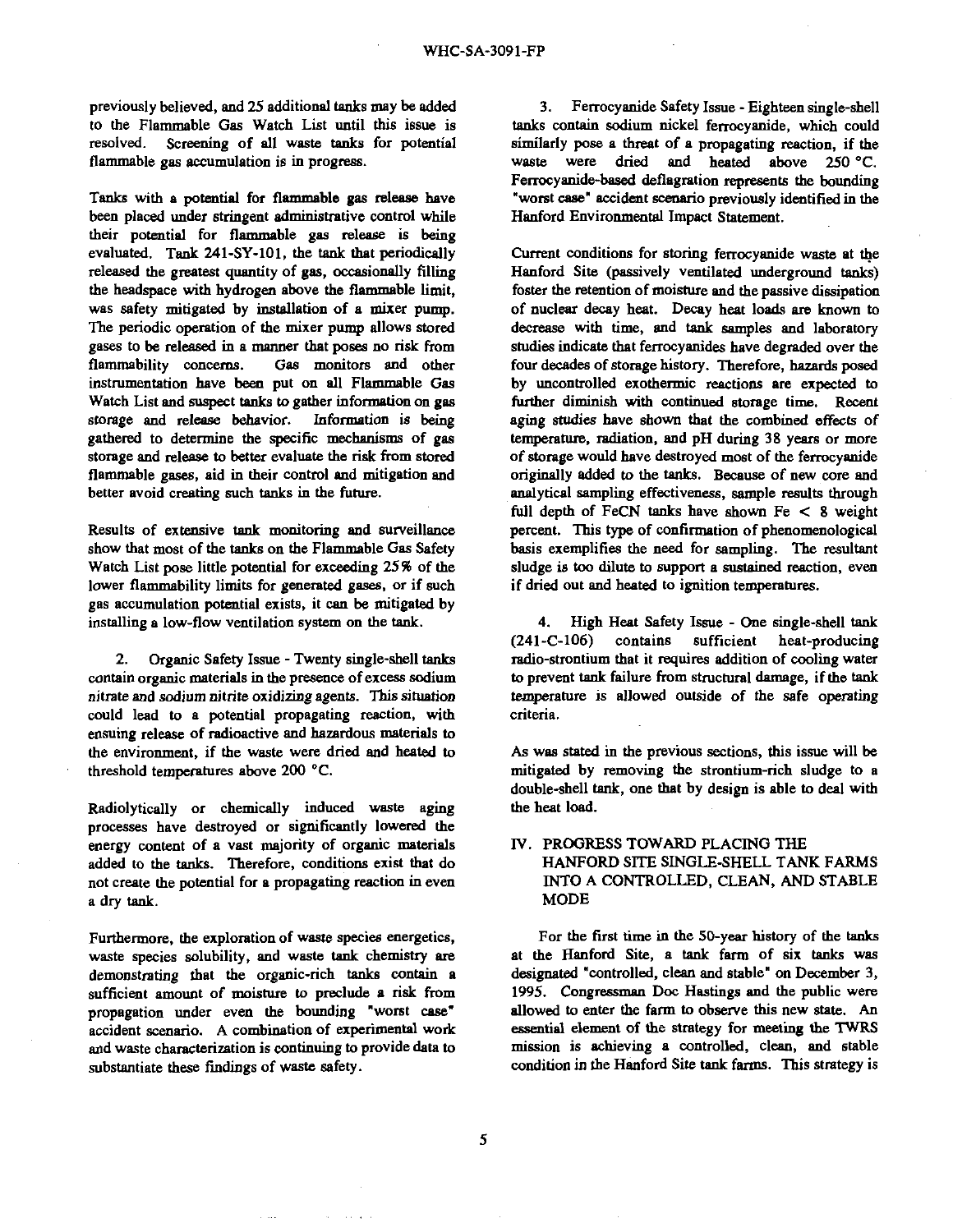essential in achieving an interim, safe, low-cost status until retrieval and disposal operations commence.

The definitions of controlled, clean, and stable are:

1. Controlled: a) All necessary (as determined by safety analysis) active and passive safety systems are in place; b) Any safety issues related to interim safe storage and/or disposal of the waste stored in Watch List tanks are resolved; and c) All controls necessary to meet risk acceptance criteria for current operations are in place.

2. Clean: a) Surface contamination areas are cleaned and reduced to radiological control areas or even less controls; b) Unused contaminated equipment is removed from the tank farm; and c) Reusable equipment is stored if not in use.

3. Stable: a) Pumpable liquids from single-shell tanks are removed by saltwell pumping (interim stabilization); and b) All penetrations where liquids could intrude into the tanks are sealed.

A. Strategy for Achieving a Controlled, Clean, and Stable Tank Farm Environment

The controlled, clean, and stable strategy has the following four missions:

1. Provide Safe Storage Prior to Retrieval - This task includes updating safety analyses, and specifying necessary engineering design features and operational and administrative controls.

2. Reduce Worker Exposure to Hazards - Every time a worker enters a tank farm, or operates equipment in or near a tank, there is some level of potential exposure to radiological and chemical hazards. Controlled, clean, and stable reduces worker exposure to these hazards.

3. Maintain Compliance with Regulatory Requirements - The Hanford Site Tank Farms are regulated as a treatment, storage and disposal facility, with associated permits and closure agreements in compliance with regulatory requirements. All interim storage activities must be performed in a manner to assure current and continued future compliance with regulatory requirements.

4. Reduce the Tank Farm "Mortgage" - The "mortgage" is the current operational cost to monitor the<br>tanks and their waste. This task is currently a This task is currently a labor-intensive effort that includes a large number of tank farms and tank entries. The controlled, clean, and stable condition significantly reduces this "mortgage."

B. Planned Upgrades in Support of Controlled, Clean, and Stable

Focused tank farm upgrades are planned to improve the reliability of safety-related systems, minimize onsite health and safety hazards, improve the regulatory compliance of tank farm support systems, and put the tank farms into a controlled, stable work environment until disposal is completed. The following upgrades are planned.

- Instrumentation such as automatic tank data gathering equipment, management control systems, and closed-circuit television monitoring will be upgraded or added to minimize personnel exposure and to provide more accurate data for tank status assessment.
- Tank ventilation systems will be upgraded to replace outdated ventilation systems.
- Electrical systems will be upgraded to meet capacity needs for both routine monitoring and to support retrieval, as well as to comply with the current upgraded electrical codes.
- Piping systems will be upgraded to enable transfer of liquid or waste slurries from the decontamination and decommissioning of other selected Hanford Site facilities to the tank waste system.

#### V. CHARACTERIZATION OF TANK WASTES

Another essential element of the strategy to achieve the TWRS mission is the characterization of tank wastes. "Characterization" is understanding the chemical, physical, and radiological properties of the waste to the extent necessary to ensure safe storage, interim operation, and ultimate disposition of the waste.

Five sampling methods are currently used to gather<br>rmation on tank wastes: 1) Grab sampling of information on tank wastes: supernatant liquids for laboratory analysis; 2) Vapor sampling for both on-line and laboratory analysis; 3) Core sampling of solid wastes using core sampling systems designed to drill or push into the waste to retrieve segments that are about 2.5 cm (1 in.) in diameter and 50 cm (19 in.) long; 4) Auger sampling of the top 40 cm (16 in.) of waste in the tanks; and 5) In situ measurement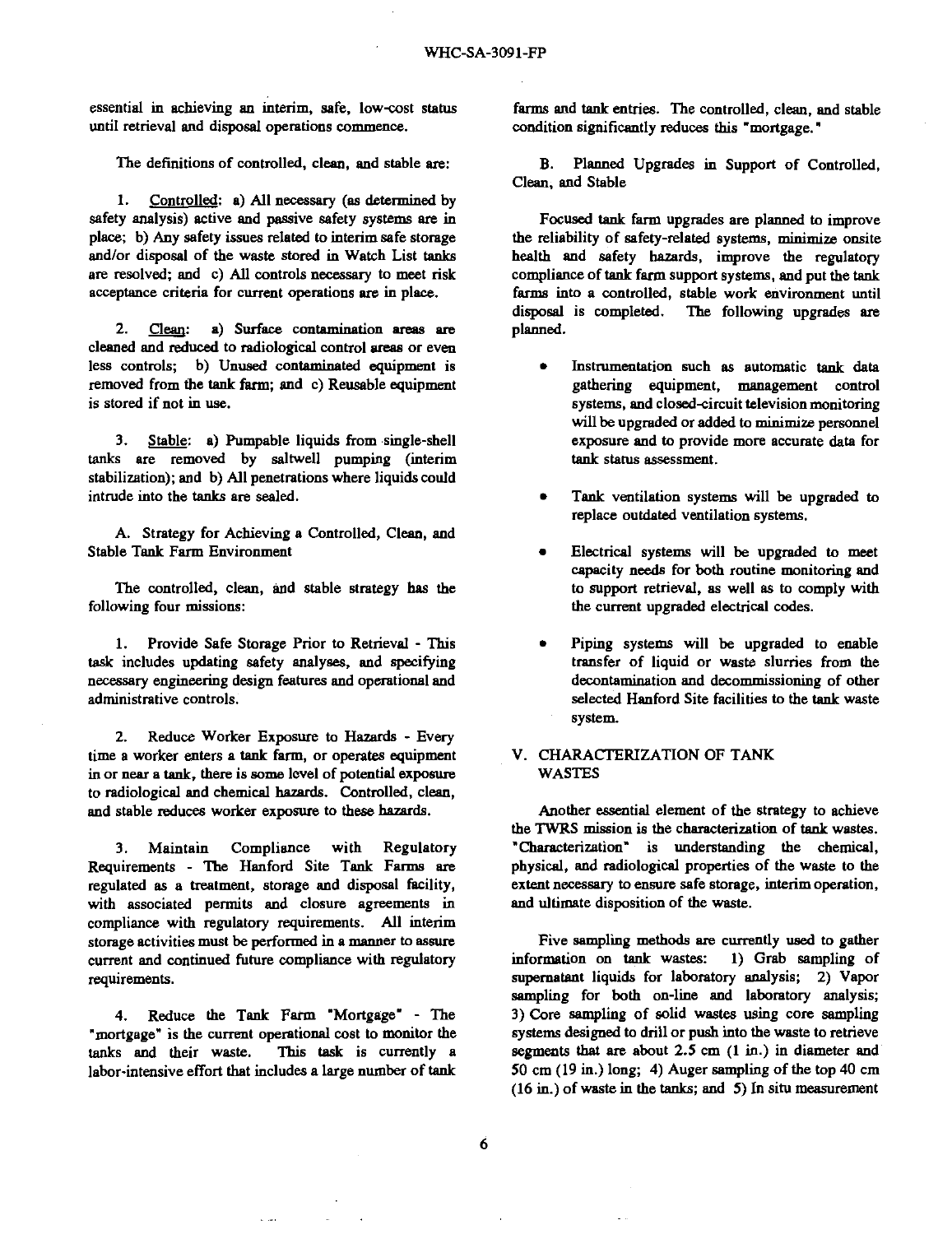of the void volumes in the waste and the viscosity of the waste.

To address the challenge of safely characterizing the waste tanks and to bring focus to the program, the TWRS Tank Characterization Project was formed in February 199S. The Characterization Project accomplished the following tasks during 1995.

- Two new rotary core sampling trucks were deployed.
- Key improvements were made to the drilling equipment and the drill bits to make them more compatible with the type of waste being drilled and to improve sample recovery. These improvements resulted in sample recovery increases from an average of 20% to over 9096.
- A new X-ray imaging system was deployed for use in the field to determine the amount and type of waste in the sampler.
- A Tank Waste Characterization Basis document was issued that: 1) established a prioritization basis for sampling that integrates known safety and disposal programmatic needs; and 2) defined the key waste tanks to be sampled based on grouping tanks into similar categories and selecting tanks to answer specific safety questions.
- Four core sampling crews were trained and certified.
- Data quality objectives were issued for the five<br>primary sampling needs: safety program: primary sampling needs: retrieval, pretreatment, and disposal program; waste compatibility; historical model evaluation; and privatization waste characterization.
- Analytical laboratories were upgraded, and the goal throughput of five analytical equivalent units was achieved in October 1995 for the first time.

These changes resulted in a ten-fold increase in the number of core samples taken during CY 1995 compared to CY 1994. This was particularly important for the full-length core samples where 49 core samples were obtained in 1995 compared to 5 core samples during CY 1994. Sample loads through the analytical laboratory more than doubled. Finally, by the end of CY 1995, 116 of the 177 underground storage tanks had been sampled using one of the five sampling methods listed above.

A. Improvements in Characterization Capabilities Planned for Out Years

1. Deploy a core sampling system capable of retaining gas in the core samples and then analyzing those samples for the gases that are trapped in the waste.

2. Deploy a cone penetrometer system for in situ measurements of rheological properties of the waste and moisture content (using a neutron moisture probe). The cone penetrometer includes a Raman spectroscopy system capable of in-place speciation.

3. Deploy a surface moisture measurement system capable of measuring the moisture content of surface wastes within the tanks up to 2 m (6 ft) off-center below the 10-cm (4-in.) tank risers into the tank headspace.

4. Deploy a light duty utility arm capable of robotic operations over 3 m (10 ft) off-center in the headspace below 30-cm (12-in.) risers into the tanks. This system will provide significant flexibility for inspection, sampling, gripping, and cutting operations in the tanks.

5. Redesign some of the core sampling equipment to allow rotary sampling (necessary to retrieve samples from very hard wastes) from tanks that could potentially contain explosive mixtures of gases within the waste.

#### VI. SUPPORT OF DOE PRIVATIZATION EFFORTS

In September 1995, DOE announced its intent to "privatize" the disposal part of the tank waste remediation program. The idea was to turn cleanup of Hanford Site tank waste over to private companies that would do the design work and pay construction costs without federal appropriations. The companies would then be paid for the waste they produced. The privatization would be done in two phases: 1) design and construction of waste treatment and immobilization facilities for a small fraction of the waste (6-13%), followed by; 2) design and construction of waste retrieval, treatment, and immobilization facilities for the bulk of the waste. Characteristics of the two (2) phases are summarized in Table 1. During Phase I, waste retrieval would be performed by the existing Site contractor.

A draft request for proposal (RFP) was issued for comment in November 1995, and a final RFP released in February 1996 for the first phase. In August 1996, up to three companies will be selected for more in-depth design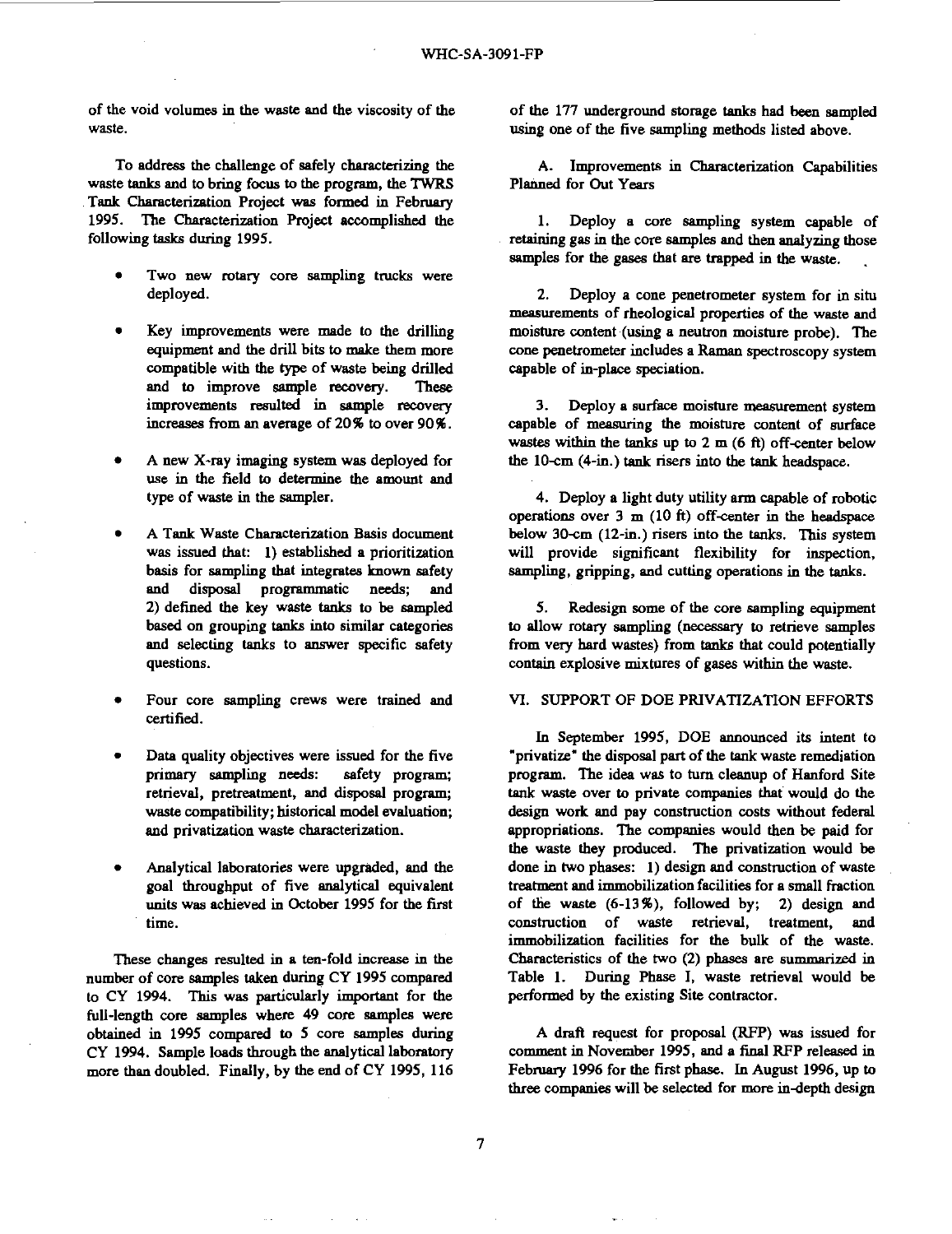work. Each company will design a prototype plant to treat and immobilize the low-level radioactive waste fraction stored in selected tanks. Bidders will have the option of adding a prototype plant to vitrify (in glass) high-level radioactive waste. In February 1998, DOE will select the best bidders' proposals to build the waste plants, with hot operations to begin by December 2002. It is possible that a third plant to vitrify high-level wastes will be authorized for the same time period.

DOE's goal is for the two prototype plants to process 13,200 tons  $(-3\%)$  of waste in the first 2-1/2 years and another  $24,200$  tons ( $-5-6$ %) in the second  $2-1/2$  years.

As the first phase nears completion, DOE will issue an RFP to build two larger low-level waste vitrification plants, plus a full-scale high-level waste vitrification plant. The second phase bidding process will be open to any company interested, not to just the successful Phase I bidders. Construction of the larger second-phase low-level waste plants is scheduled to begin in 2008. The second-phase high-level waste plant is to begin operating in 2010, and the low-level waste plants are to start in 2011. All Hanford Site liquid radioactive wastes are to be immobilized by 2028.

| Phase 1:<br>Waste Treatment and Immobilization Demonstration, $\sim 6$<br>- 13% of Waste                                    | Phase II:<br>Waste Retrieval, Treatment, and Immobilization<br>Production, $\sim 87 - 94\%$ of Waste |  |  |  |
|-----------------------------------------------------------------------------------------------------------------------------|------------------------------------------------------------------------------------------------------|--|--|--|
| Low-level waste fraction plus option for<br>high-level waste fraction                                                       | All remaining tank waste plus potentially<br>cesium and strontium capsules                           |  |  |  |
| Three preliminary design contracts; two vendors<br>selected to design, construct, and operate two<br>competitive facilities | Two vendors selected to design, construct, and<br>operate two competitive facilities                 |  |  |  |
| Schedule                                                                                                                    | Schedule:                                                                                            |  |  |  |
| Select two vendors<br>1998                                                                                                  | Select two vendors<br>2005                                                                           |  |  |  |
| 2002<br>Hot Start-up<br>۰                                                                                                   | 2011<br>Hot start-up<br>-                                                                            |  |  |  |
| Complete demo phase<br>2011<br>$\blacksquare$                                                                               | Complete single-shell<br>٠                                                                           |  |  |  |
| Complete D&D/RCRA<br>2013<br>٠                                                                                              | tank retrieval<br>2018                                                                               |  |  |  |
| Closure                                                                                                                     | Complete immobilization<br>2028                                                                      |  |  |  |

Table 1. Privatization Approach